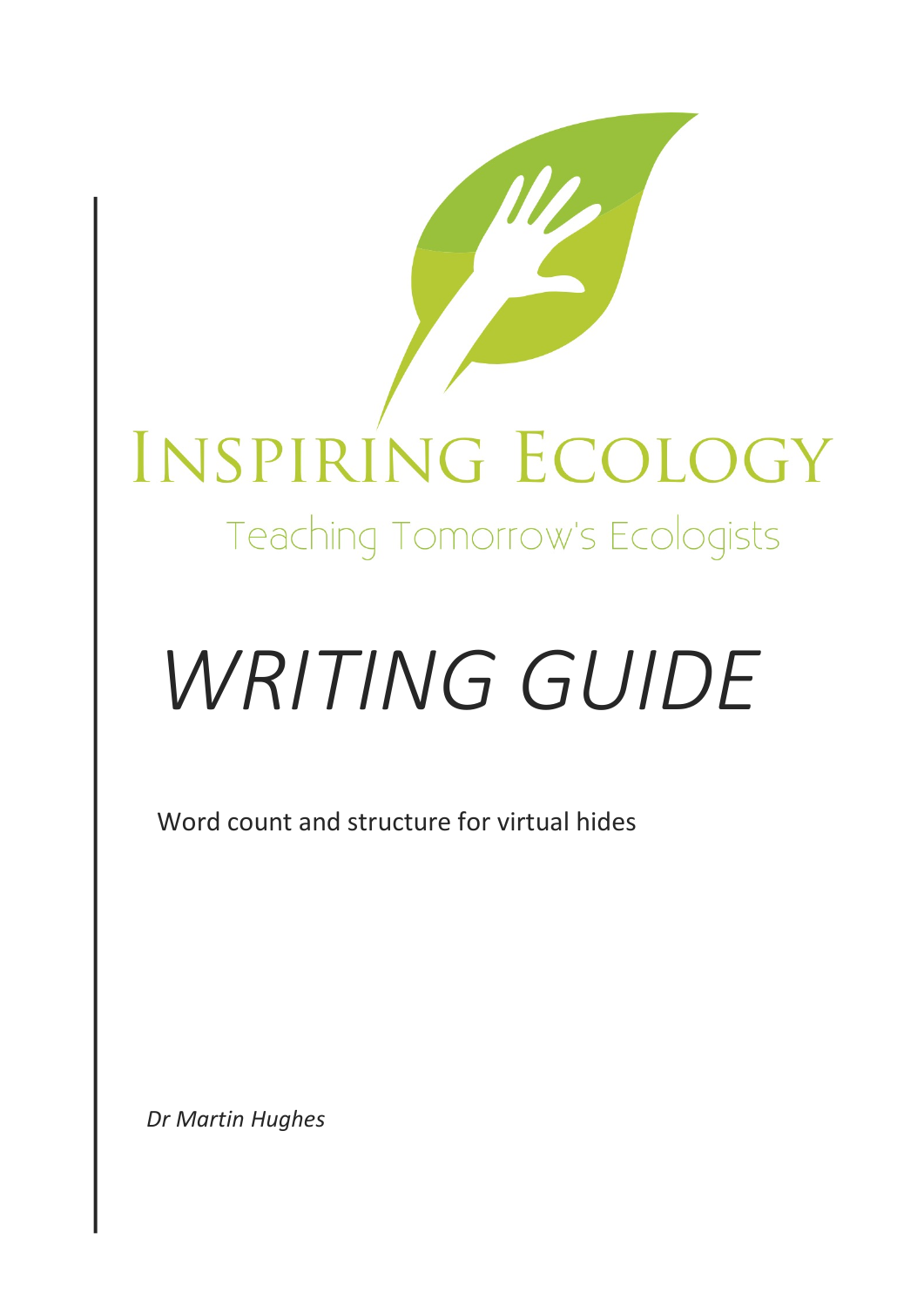Please see the Writing a Scientific Report Workshop for more detail on how to write the report.

This document is a rough guide, if you want to use different information for your report that is great. This is just to give you an idea of potential word limits for each section. It may make it easier to divide these sections up and tackle the report in 'chunks' rather than attempting to write the full report in a single sitting!

If you follow this guide and use the maximum limits for each word count we provide you will end up with a report approximately 2,350 words long, this does not include in-text references, your reference list and appendix.

Hope this helps and good luck!

Title: Tell us in black and white what your study is about

# **Abstract (200 words)**

- 2 sentences from your introduction
- 2 sentences from your methods
- 2 sentences from your results
- 2 sentences from your discussion

Leave your abstract until last. You will have already written it without evening thinking about it!

After reading your abstract I should know the following.

- 1. What is your paper about?
- 2. What did you do?
- 3. What did you find out?
- 4. Why is that important?

The purpose of the abstract is to act as a summary and also indicate to readers if this is relevant to them or not.

### **Introduction**

Lets think of the hour glass structure – start broad then narrow down.

- Paragraph 1 (**200** words) The importance of birds globally.
- Paragraph 2 (**200** words) The importance of Australian birds.
- Paragraph 3 (**200** words) What is the general view in Australia about feeding wild birds?
- Paragraph 4 (**50-100**) In your final paragraph make sure you state your null hypothesis and what this study is about exactly.

### **Materials and Methods**